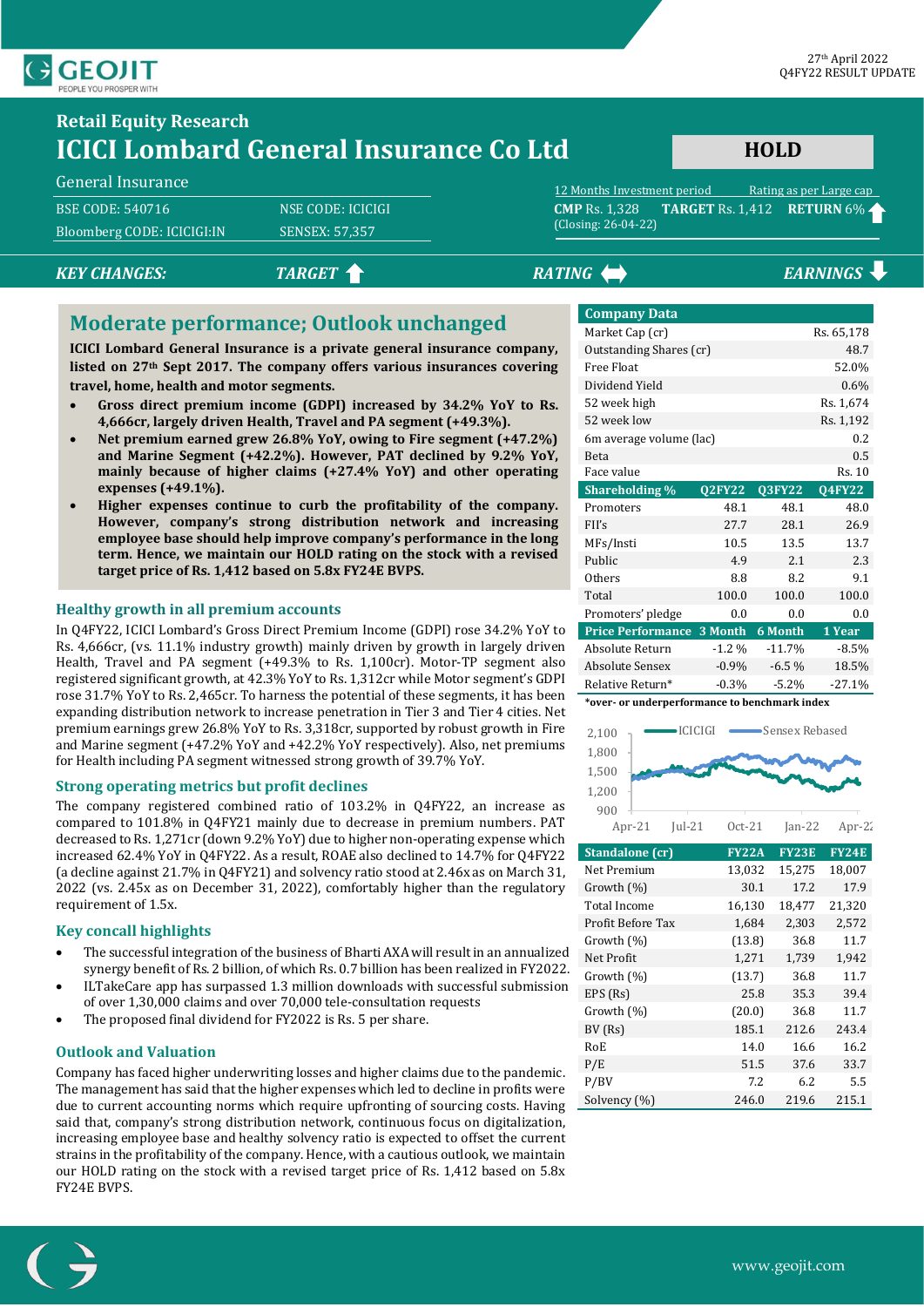

### **Quarterly Financials (Standalone)**

### **Profit & Loss Account**

|                             | <b>Q4FY22</b> | <b>Q4FY21</b> | YoY<br>Growth % | <b>Q3FY22</b> | <b>QoQ</b><br>Growth % | <b>FY22</b> | <b>FY21</b> | YoY<br>Growth % |
|-----------------------------|---------------|---------------|-----------------|---------------|------------------------|-------------|-------------|-----------------|
| <b>Premium Earned (Net)</b> | 3,318         | 2,616         | 26.8            | 3,312         | 0.2                    | 13,032      | 10,014      | 30.1            |
| Inc. from Invt. (net)       | 538           | 420           | 28.2            | 532           | 1.2                    | 2,291       | 1,664       | 37.6            |
| Other income                | 780           | 453           | 72.1            | 10            | 7,678.6                | 807         | 483         | 67.0            |
| <b>Total Op. Income</b>     | 4,636         | 3,489         | 32.9            | 3,854         | 20.3                   | 16,130      | 12,161      | 32.6            |
| Opt. Exp. Rel. Ins.         | 1,077         | 723           | 49.1            | 1,075         | 0.2                    | 3,920       | 2,734       | 43.4            |
| <b>Incurred Claims</b>      | 2,389         | 1,875         | 27.4            | 2,304         | 3.7                    | 9,782       | 6,871       | 42.4            |
| Others                      | 160           | 110           | 45.8            | 203           | (21.0)                 | 634         | 601         | 5.5             |
| <b>Total Op. Expenses</b>   | 3,627         | 2,708         | <b>34.0</b>     | 3,581         | 1.3                    | 14,336      | 10,206      | 40.5            |
| <b>Operating Profit</b>     | 1,010         | 782           | 29.1            | 273           | 269.7                  | 1,794       | 1,955       | (8.3)           |
| Non-op. income              | 165           | 139           | 18.8            | 165           | (0.0)                  | 706         | 517         | 36.6            |
| Non-op. expense             | 764           | 471           | 62.4            | 17            | 4,363.3                | 817         | 519         | 57.5            |
| <b>PBT</b>                  | 410           | 450           | (8.8)           | 421           | (2.5)                  | 1,684       | 1,954       | (13.8)          |
| Tax                         | 97            | 104           | (7.4)           | 105           | (7.7)                  | 413         | 481         | (14.2)          |
| <b>Reported PAT</b>         | 314           | 346           | (9.2)           | 316           | (0.8)                  | 1,271       | 1,473       | (13.7)          |
| Adj EPS (Rs.)               | 7.6           | 7.6           | 0.0             | 6.4           | 17.5                   | 25.8        | 32.3        | (20.0)          |

# **Segment break-up of GDPI and Premiums Earned**

| (in Rs, cr)                    | <b>04FY22</b> | <b>04FY21</b> | YoY<br>Growth % | <b>Q3FY22</b> | QoQ<br>Growth<br>$\frac{0}{0}$ | <b>FY22</b> | <b>FY21</b>    | YoY<br>Growth<br>$\%$ |
|--------------------------------|---------------|---------------|-----------------|---------------|--------------------------------|-------------|----------------|-----------------------|
| <b>GDPI</b>                    | 4,666         | 3,478         | 34.2            | 4,698         | (0.7)                          | 17,977      | 14,003         | 28.4                  |
| Motor                          | 2,465         | 1,872         | 31.7            | 2,569         | (4.0)                          | 8,280       | 7,020          | 17.9                  |
| Own Damage                     | 1,153         | 950           | 21.4            | 1,251         | (7.8)                          | 4,068       | 3,685          | 10.4                  |
| Third Party                    | 1,312         | 922           | 42.3            | 1,318         | (0.5)                          | 4,212       | 3,335          | 26.3                  |
| Health, Travel & PA            | 1,100         | 737           | 49.3            | 892           | 23.3                           | 4,007       | 3,021          | 32.6                  |
| <b>Property &amp; Casualty</b> | 1,090         | 868           | 25.6            | 1,165         | (6.4)                          | 5,024       | 3,929          | 27.9                  |
| Crop                           | 11            | $\mathbf{1}$  | 1,000.0         | 72            | n.m.                           | 666         | 33             | 1,918.2               |
| <b>Premium Earned (Net)</b>    | 3,318         | 2,616         | 26.8            | 3,312         | 0.2                            | 13,032      | 10,014         | 30.1                  |
| Motor                          | 1,929         | 1,621         | 19.0            | 1,942         | (0.7)                          | 7,853       | 6,172          | 27.2                  |
| Health, Travel & PA            | 914           | 654           | 39.7            | 852           | 7.3                            | 3,355       | 2,562          | 31.0                  |
| <b>Property &amp; Casualty</b> | 469           | 341           | 37.6            | 452           | 3.7                            | 1,706       | 1,273          | 34.0                  |
| Crop                           | 6             | $\mathbf{0}$  | n.m.            | 66            | (91.4)                         | 118         | $\overline{7}$ | n.m.                  |

# **Change in Estimates**

|                             | <b>Old estimates</b> |                          | <b>New estimates</b> |              | Change $\%$  |              |
|-----------------------------|----------------------|--------------------------|----------------------|--------------|--------------|--------------|
| Year / Rs. cr               | <b>FY23E</b>         | <b>FY24E</b>             | <b>FY23E</b>         | <b>FY24E</b> | <b>FY23E</b> | <b>FY24E</b> |
| <b>Premium Earned (Net)</b> | 15,614               | ٠                        | 15,275               | 18,007       | (2.2)        | ۰            |
| Profit before tax           | 2,591                | $\blacksquare$           | 2,303                | 2,572        | (11.1)       |              |
| Net Profit                  | 1,953                | $\overline{\phantom{0}}$ | 1,739                | 1,942        | (11.0)       |              |
| EPS (Rs)                    | 42.8                 |                          | 35.3                 | 39.4         | (17.4)       | ۰            |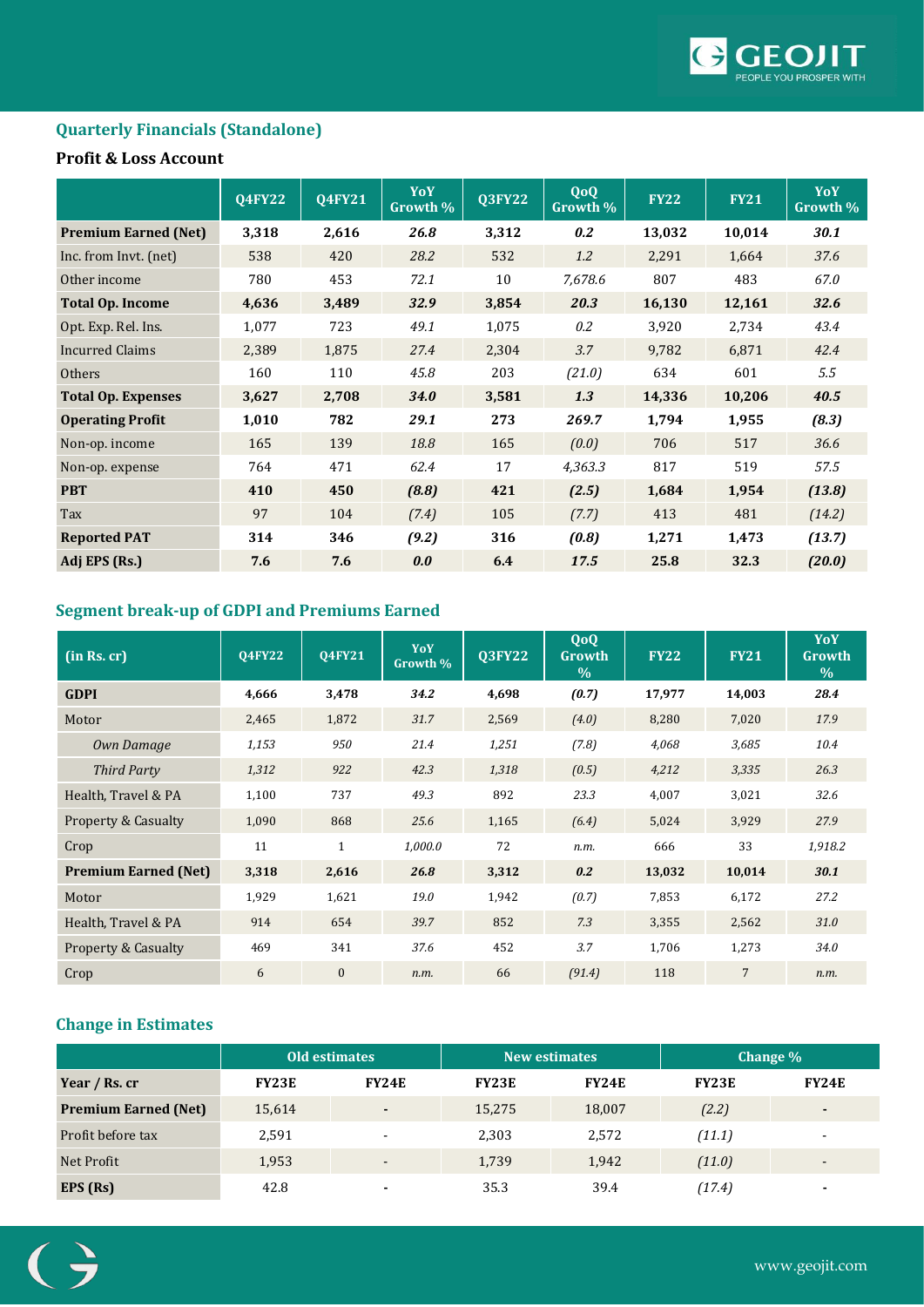

### **PROFIT & LOSS**

| Y.E March (Rs. cr)      | <b>FY20A</b> | <b>FY21A</b> | <b>FY22A</b> | <b>FY23E</b> | <b>FY24E</b> |
|-------------------------|--------------|--------------|--------------|--------------|--------------|
| Premium Earned          | 9,404        | 10,014       | 13,032       | 15,275       | 18,007       |
| Inc. from Invt.         | 1,543        | 1,664        | 2,291        | 2,377        | 2,468        |
| Other income            | 107          | 483          | 807          | 826          | 845          |
| <b>Total Op. Income</b> | 11,05        | 12,161       | 16,130       | 18,477       | 21,320       |
| % change                | 13.1         | 10.0         | 32.6         | 14.6         | 15.4         |
| Opt. Exp. Rel. Ins.     | 2,293        | 2,734        | 3,920        | 4,619        | 5,330        |
| <b>Incurred Claims</b>  | 6,852        | 6,871        | 9,782        | 10,162       | 12,046       |
| Others                  | 364          | 601          | 634          | 924          | 1,066        |
| Total Op. Exp.          | 9,509        | 10,206       | 14,336       | 15,706       | 18,442       |
| <b>Operating Profit</b> | 1,544        | 1,955        | 1,794        | 2,772        | 2,878        |
| Non-op. income          | 480          | 517          | 706          | 981          | 1,366        |
| Non-op. expense         | 327          | 519          | 817          | 1,449        | 1,672        |
| <b>PBT</b>              | 1,697        | 1,954        | 1,684        | 2,303        | 2,572        |
| % change                | 6.2          | 15.1         | (13.8)       | 36.8         | 11.7         |
| Tax                     | 503          | 481          | 413          | 564          | 630          |
| Tax Rate (%)            | 29.7         | 24.6         | 24.5         | 24.5         | 24.5         |
| <b>Reported PAT</b>     | 1,194        | 1,473        | 1,271        | 1,739        | 1,942        |
| $Adj*$                  |              |              |              |              |              |
| <b>Adj PAT</b>          | 1,194        | 1,473        | 1,271        | 1,739        | 1,942        |
| % change                | 13.8         | 23.4         | (13.7)       | 36.8         | 11.7         |
| No. of shares (cr)      | 46           | 46           | 49           | 49           | 49           |
| Adj EPS (Rs.)           | 26.2         | 32.3         | 25.8         | 35.3         | 39.4         |
| % change                | 13.6         | 23.2         | (20.0)       | 36.8         | 11.7         |
| DPS (Rs.)               | 7.0          | 8.0          | 8.0          | 7.8          | 8.7          |

### **BALANCE SHEET**

| Y.E March (Rs. cr)        | <b>FY20A</b> | <b>FY21A</b> | <b>FY22A</b>                                                | <b>FY23E</b> | <b>FY24E</b> |
|---------------------------|--------------|--------------|-------------------------------------------------------------|--------------|--------------|
| Invt. - Shareholders      | 20,467       | 23,457       | 29,868                                                      | 38,033       | 48,429       |
| Invt. - Policyholders     | 5,860        | 7,436        | 8,918                                                       | 10,701       | 12,842       |
| <b>Fixed assets</b>       | 677          | 627          | 577                                                         | 532          | 490          |
| Deferred tax assets       | 306          | 350          | 346                                                         | 391          | 395          |
| Net Current assets        |              |              | $(21, 119)$ $(23, 268)$ $(29, 985)$ $(38, 499)$ $(49, 183)$ |              |              |
| <b>Total</b>              | 6,191        | 8,601        | 9,724                                                       | 11,158       | 12,973       |
| <b>Share Capital</b>      | 454          | 455          | 491                                                         | 491          | 491          |
| Reserves & Surplus        | 5,680        | 6,981        | 8,619                                                       | 9,975        | 11,489       |
| Fair Value Change         | (429)        | 681          | 359                                                         | 437          | 737          |
| Shareholders' Fund        | (95)         | 163          | 83                                                          | 83           | 83           |
| <b>Policy Liabilities</b> | (334)        | 517          | 276                                                         | 354          | 654          |
| <b>Borrowings</b>         | 485          | 485          | 255                                                         | 255          | 255          |
| <b>Total</b>              | 6,191        | 8,601        | 9,724                                                       | 11,158       | 12,973       |
| <b>BVPS</b> (Rs.)         | 134.6        | 162.9        | 185.1                                                       | 212.6        | 243.4        |
| % Change                  | 15.1         | 21.0         | 13.6                                                        | 14.9         | 14.5         |

### **RATIOS**

| Y.E March             | <b>FY20A</b> | <b>FY21A</b> | <b>FY22A</b> | <b>FY23E</b> | <b>FY24E</b> |
|-----------------------|--------------|--------------|--------------|--------------|--------------|
| <b>Valuation</b>      |              |              |              |              |              |
| P/E(x)                | 41.1         | 44.3         | 51.5         | 37.6         | 33.7         |
| P/BV(x)               | 8.0          | 8.8          | 7.2          | 6.2          | 5.5          |
| Div. Yield (%)        | $0.7\,$      | 0.6          | $0.6\,$      | 0.6          | $0.7\,$      |
| Per Share (Rs.)       |              |              |              |              |              |
| <b>EPS</b>            | 26.2         | 32.3         | 25.8         | 35.3         | 39.4         |
| <b>DPS</b>            | 7.0          | 8.0          | 8.0          | 7.8          | 8.7          |
| <b>BVPS</b>           | 134.6        | 162.9        | 185.1        | 212.6        | 243.4        |
| Earnings (%)          |              |              |              |              |              |
| RoE                   | 19.5         | 19.8         | 14.0         | 16.6         | 16.2         |
| Expenses (%)          |              |              |              |              |              |
| Loss Ratio            | 72.9         | 68.6         | 75.1         | 66.5         | 66.9         |
| <b>Combined Ratio</b> | 100.4        | 96.2         | 102.6        | 99.4         | 98.8         |
| Solvency (%)          |              |              |              |              |              |
| Solvency              | 217          | 290          | 246          | 220          | 215          |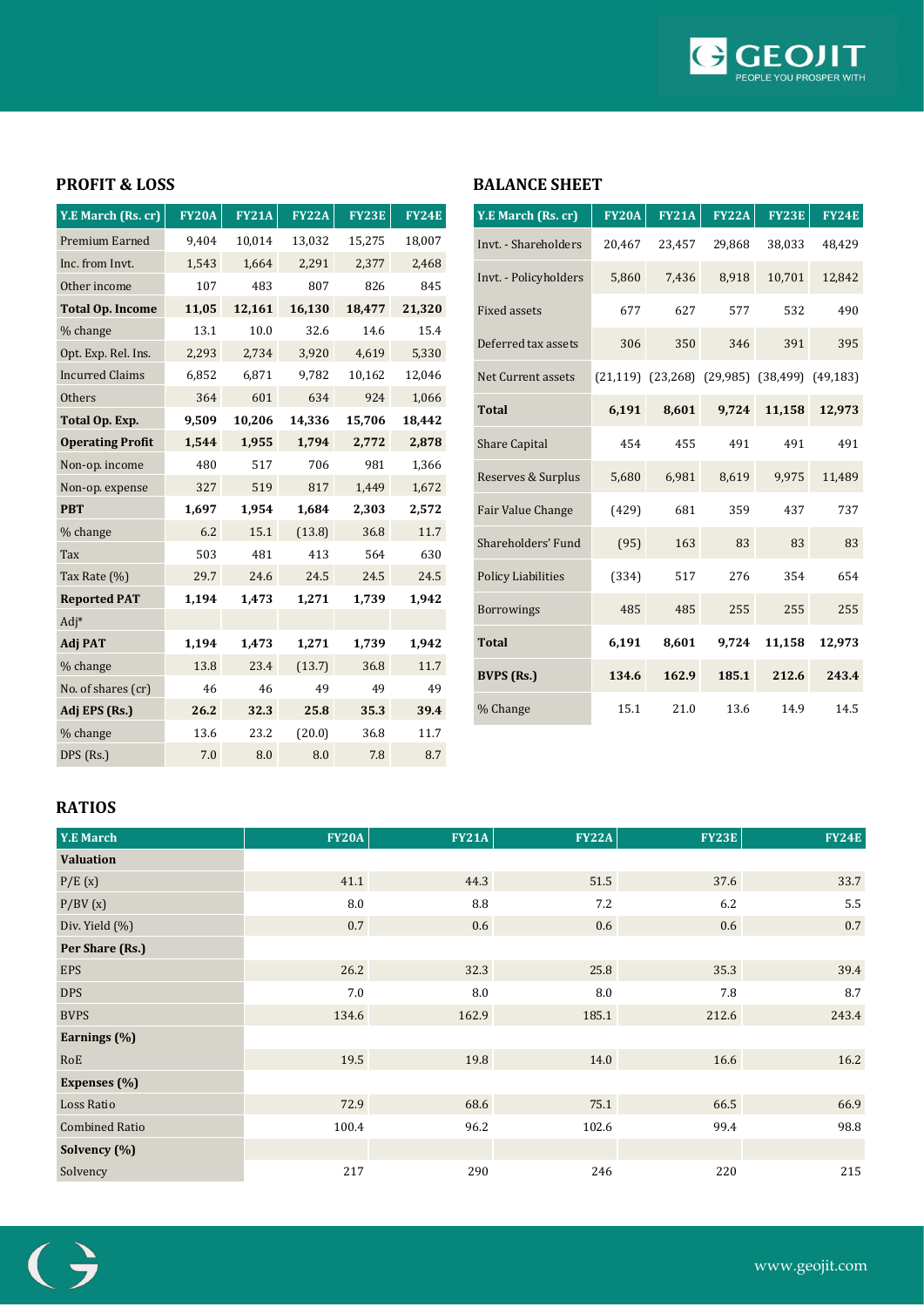

### **Recommendation Summary (Last 3 Years)**



| <b>Dates</b> | Rating      | <b>Target</b> |
|--------------|-------------|---------------|
| 29-Jul-19    | HOLD        | 1,230         |
| $27$ -Jan-20 | HOLD        | 1,460         |
| $11-May-20$  | HOLD        | 1,321         |
| 23-Jul-20    | HOLD        | 1,398         |
| $2$ -Feb-21  | <b>BUY</b>  | 1,591         |
| 28-Jul-21    | HOLD        | 1,582         |
| $27-0ct-21$  | <b>HOLD</b> | 1,636         |
| 27-Apr-22    | HOLD        | 1,412         |

#### *Source: Bloomberg, Geojit research*

#### **Investment Rating Criteria**

| Ratings           | Large caps                       | <b>Midcaps</b>                | <b>Small Caps</b>             |
|-------------------|----------------------------------|-------------------------------|-------------------------------|
| Buy               | Upside is above $10\%$           | Upside is above 15%           | Upside is above $20\%$        |
| Accumulate        |                                  | Upside is between $10\%$ -15% | Upside is between $10\%$ -20% |
| Hold              | Upside is between $0\%$ - $10\%$ | Upside is between $0\%$ -10%  | Upside is between $0\%$ -10%  |
| Reduce/sell       | Downside is more than $0\%$      | Downside is more than $0\%$   | Downside is more than $0\%$   |
| Not rated/Neutral |                                  |                               |                               |

#### **Definition:**

**Buy:** Acquire at Current Market Price (CMP), with the target mentioned in the research note.

**Accumulate:** Partial buying or to accumulate as CMP dips in the future.

**Hold:** Hold the stock with the expected target mentioned in the note.

**Reduce:** Reduce your exposure to the stock due to limited upside.

**Sell:** Exit from the stock.

**Not rated/Neutral:** The analyst has no investment opinion on the stock.

To satisfy regulatory requirements, we attribute 'Accumulate' as Buy and 'Reduce' as Sell.

The recommendations are based on 12 month horizon, unless otherwise specified. The investment ratings are on absolute positive/negative return basis. It is possible that due to volatile price fluctuation in the near to medium term, there could be a temporary mismatch to rating. For reasons of valuations/ return/lack of clarity/event we may revisit rating at appropriate time. Please note that the stock always carries the risk of being upgraded to BUY or downgraded to a HOLD, REDUCE or SELL.

#### **General Disclosures and Disclaimers**

#### **CERTIFICATION**

I, Cyril Charly, author of this Report, hereby certify that all the views expressed in this research report reflect our personal views about any or all of the subject issuer or securities. This report has been prepared by the Research Team of Geojit Financial Services Limited, hereinafter referred to as Geojit.

#### **COMPANY OVERVIEW**

Geojit, a publically listed company, is engaged in services of retail broking, depository services, portfolio management and marketing investment products including mutual funds, insurance and properties. GEOJIT is a SEBI registered Research Entity and as such prepares and shares research data and reports periodically with clients, investors, stake holders and general public in compliance with Securities and Exchange Board of India Act, 1992, Securities And Exchange Board Of India (Research Analysts) Regulations, 2014 and/or any other applicable directives, instructions or guidelines issued by the Regulators from time to time.

**DISTRIBUTION OF REPORTS:** This document is not for public distribution and has been furnished to you solely for your information and must not be reproduced or redistributed to any other person. GEOJIT will not treat the recipients of this report as clients by virtue of their receiving this report.

**GENERAL REPRESENTATION**: The research reports do not constitute an offer or solicitation for the purchase or sale of any financial instruments, inducements, promise, guarantee, warranty, or as an official confirmation of any transaction or contractual obligations of any kind. This report is provided for assistance only and is not intended to be and must not alone be taken as the basis for an investment decision. The information contained herein is from publicly available data or other sources believed to be reliable, but we do not represent that it is accurate or complete and it should not be relied on as such. We have also reviewed the research report for any untrue statements of material facts or any false or misleading information. While we endeavor to update on a reasonable basis the information discussed in this material, there may be regulatory, compliance, or other reasons that prevent us from doing so.

**RISK DISCLOSURE**: GEOJIT and/or its Affiliates and its officers, directors and employees including the analyst/authors shall not be in any way be responsible for any loss or damage that may arise to any person from any inadvertent error in the information contained in this report. Investors may lose his/her entire investment under certain market conditions so before acting on any advice or recommendation in these material, investors should consider whether it is suitable for their particular circumstances and, if necessary, seek professional advice. This report does not take into account the specific investment objectives, financial situation/circumstances and the particular needs of any specific person who may receive this document. The user assumes the entire risk of any use made of this